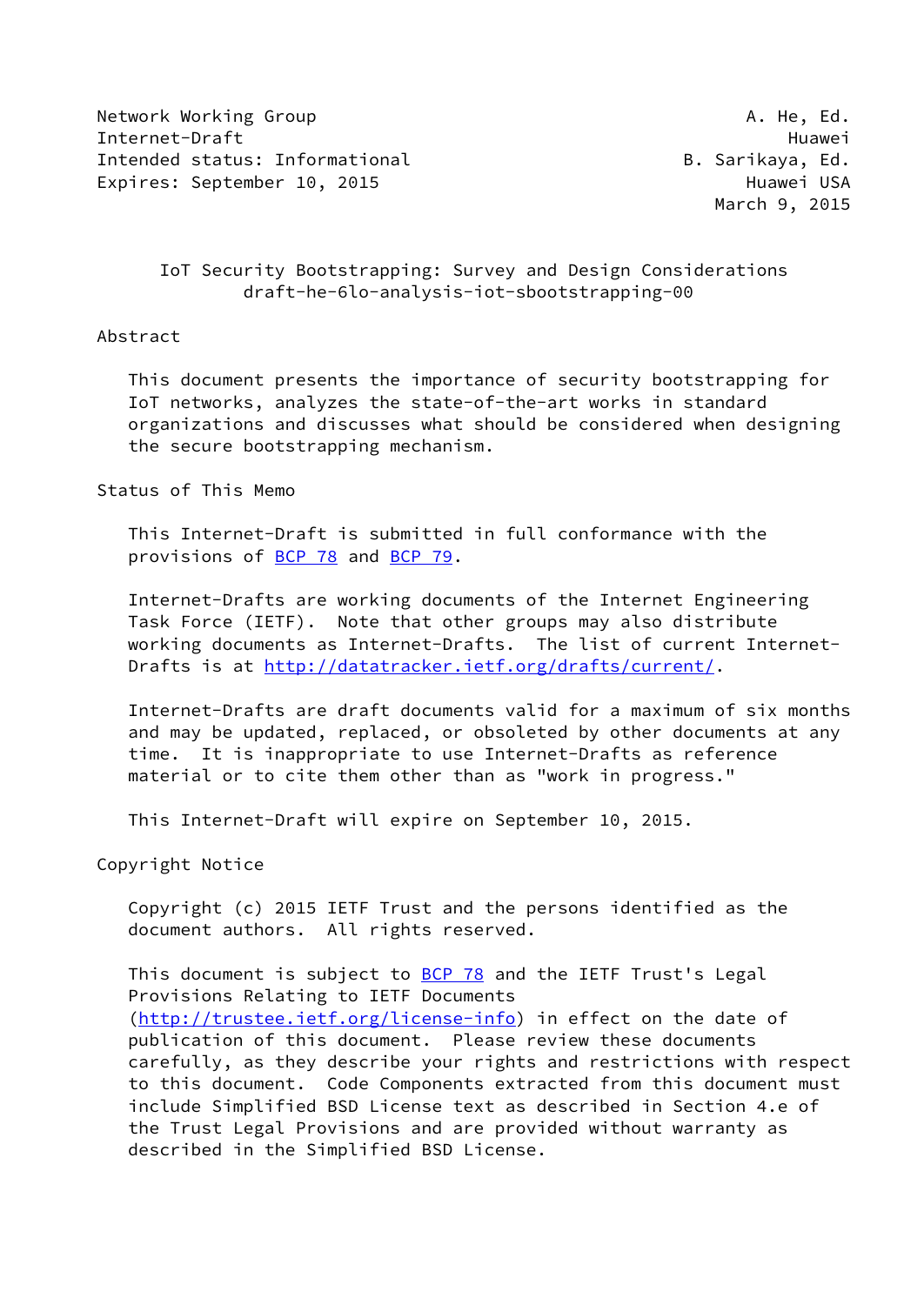<span id="page-1-1"></span>

| Internet-Draft | IoT Bootstrapping Analysis | March 2015 |  |
|----------------|----------------------------|------------|--|
|                |                            |            |  |

#### Table of Contents

| $\mathbf 1$ .                                                     | $\overline{2}$ |
|-------------------------------------------------------------------|----------------|
| 2.                                                                | $\overline{3}$ |
| Analysis of Related State-of-the-art Works<br>3.                  | $\overline{3}$ |
|                                                                   | $\overline{3}$ |
|                                                                   | $\overline{4}$ |
| $3.1.2.$ Credential Material and Architecture $\ldots$            | $\overline{1}$ |
| 3.2. Higher Layer Protocol Use After/During Bootstrapping         | $\frac{9}{2}$  |
| Role of IoT Security Bootstrapping<br>$\overline{4}$ .            | 10             |
| 5.                                                                | 10             |
| 5.1. Able to clearly define security dependency and trust         |                |
|                                                                   | 12             |
|                                                                   | 12             |
| $5.3$ . Reduce human interaction to the minimum                   | 12             |
|                                                                   | 13             |
| $5.5$ . Low computation cost and communication overhead $\dots$ . | 13             |
| 6.                                                                | 13             |
| 7.                                                                | 13             |
| 8.                                                                |                |
| Normative References 13<br>8.1.                                   |                |
| 8.2. Informative References 15                                    |                |
|                                                                   |                |

#### <span id="page-1-0"></span>[1](#page-1-0). Introduction

 An Internet of Things (IoT) network is composed of connected things that cooperate together to accomplish tasks such as smart buildings, smart environment monitoring system, intelligent transport system, etc. The size of IoT varies from tens to thousands depending on the application, and things in an IoT network might be produced by different vendors and they are normally heterogeneous with various constraints e.g. power supply, communication capability, CPU and memory.

 IEEE 802.15.4 specifies the physical layer and media access control for low-rate wireless personal area networks (LR-WPANs). It is widely used in wireless sensor networks nowadays and is foreseen as the most used lower layer protocol for low rate IoT networks with resource constrained devices. In IETF, 6LoWPAN (concluded) developed [RFC 4944](https://datatracker.ietf.org/doc/pdf/rfc4944) [\[RFC4944](https://datatracker.ietf.org/doc/pdf/rfc4944)] to describe how to transmit IPv6 packets over 802.15.4, and support mesh routing in LR-WPANs. 6lo defines generic IPv6 packet header compression method [[RFC7400](https://datatracker.ietf.org/doc/pdf/rfc7400)] for LR-WPANs. 6tisch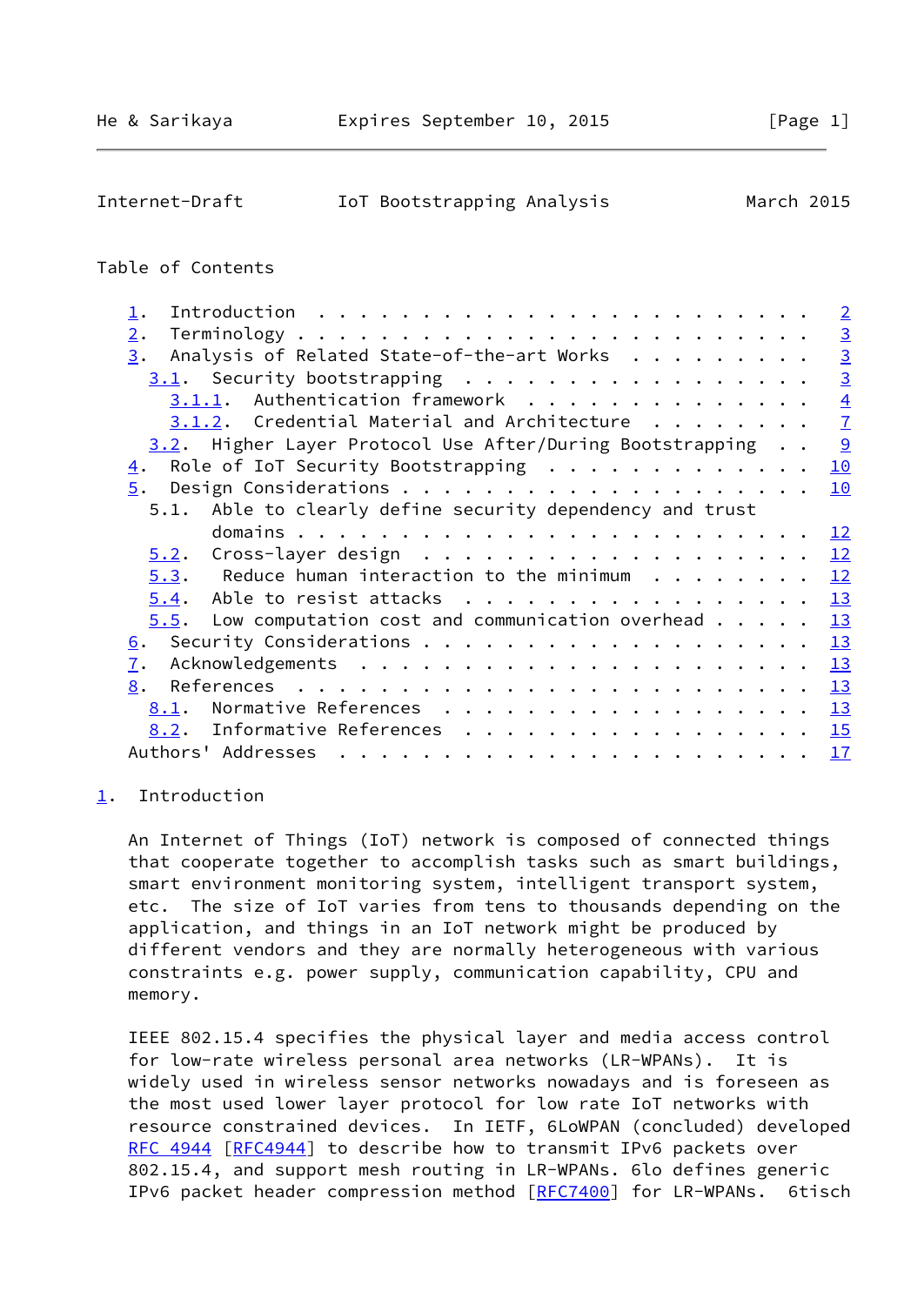tries to build adaptation protocols for IEEE 802.15.4e specification. Roll develops routing protocol RPL [[RFC6550\]](https://datatracker.ietf.org/doc/pdf/rfc6550) for IPv6 based low power and lossy networks. Note that IEEE 802.15.4 can be applied to mobile nodes, routing protocols such as AODV [[RFC3561](https://datatracker.ietf.org/doc/pdf/rfc3561)], DSL [\[RFC4728](https://datatracker.ietf.org/doc/pdf/rfc4728)], OLSR [\[RFC3626](https://datatracker.ietf.org/doc/pdf/rfc3626)] by MANET group are also widely used. CoAP [\[RFC7252](https://datatracker.ietf.org/doc/pdf/rfc7252)] from

| He & Sarikaya | Expires September 10, 2015 | [Page 2] |
|---------------|----------------------------|----------|
|               |                            |          |

<span id="page-2-1"></span>

| Internet-Draft |  | IoT Bootstrapping Analysis |  | March 2015 |  |
|----------------|--|----------------------------|--|------------|--|
|----------------|--|----------------------------|--|------------|--|

 CoRE defines a UDP based web transfer protocol for machine- to machine (M2M) applications such as smart energy and building automation.

 The above mentioned protocols provide different selections of IoT protocol stacks to fulfill specific tasks based on IEEE 802.15.4. At the start-up phase of a network or after the provisioned communications have failed, bootstrapping is typically required to configure nodes at all layers, including anything from link-layer information (i.e., wireless channels, link-layer encryption keys) to application-layer information (i.e., network names, application encryption keys). It can be realized either manually via user interface or automatically via interaction between nodes.

 Traditional bootstrapping approaches tend to impose configuration burdens upon users. For example, users need to follow a series of instruction steps for configuration. Configuring IoT devices becomes more complicated since they don't always provide user interface to input all necessary information, and the scale of the IoT network can be large, dynamic or error prone. As a result, human intervention is expensive and not efficient in those situations. This motivates the need for self-organization and automatic self-bootstrapping in IoT. Enabling a plug & play framework not only reduces human efforts in configuring IoT but also improve the scalability and flexibility. This draft presents a survey of the state-of-the-art works on bootstrapping/networking in IETF, ZigBee Alliance, IEEE and Thread group, and the design considerations for security bootstrapping are derived.

<span id="page-2-0"></span>[2](#page-2-0). Terminology

 The key words "MUST", "MUST NOT", "REQUIRED", "SHALL", "SHALL NOT", "SHOULD", "SHOULD NOT", "RECOMMENDED", "NOT RECOMMENDED", "MAY", and "OPTIONAL" in this document are to be interpreted as described in [\[RFC2119](https://datatracker.ietf.org/doc/pdf/rfc2119)].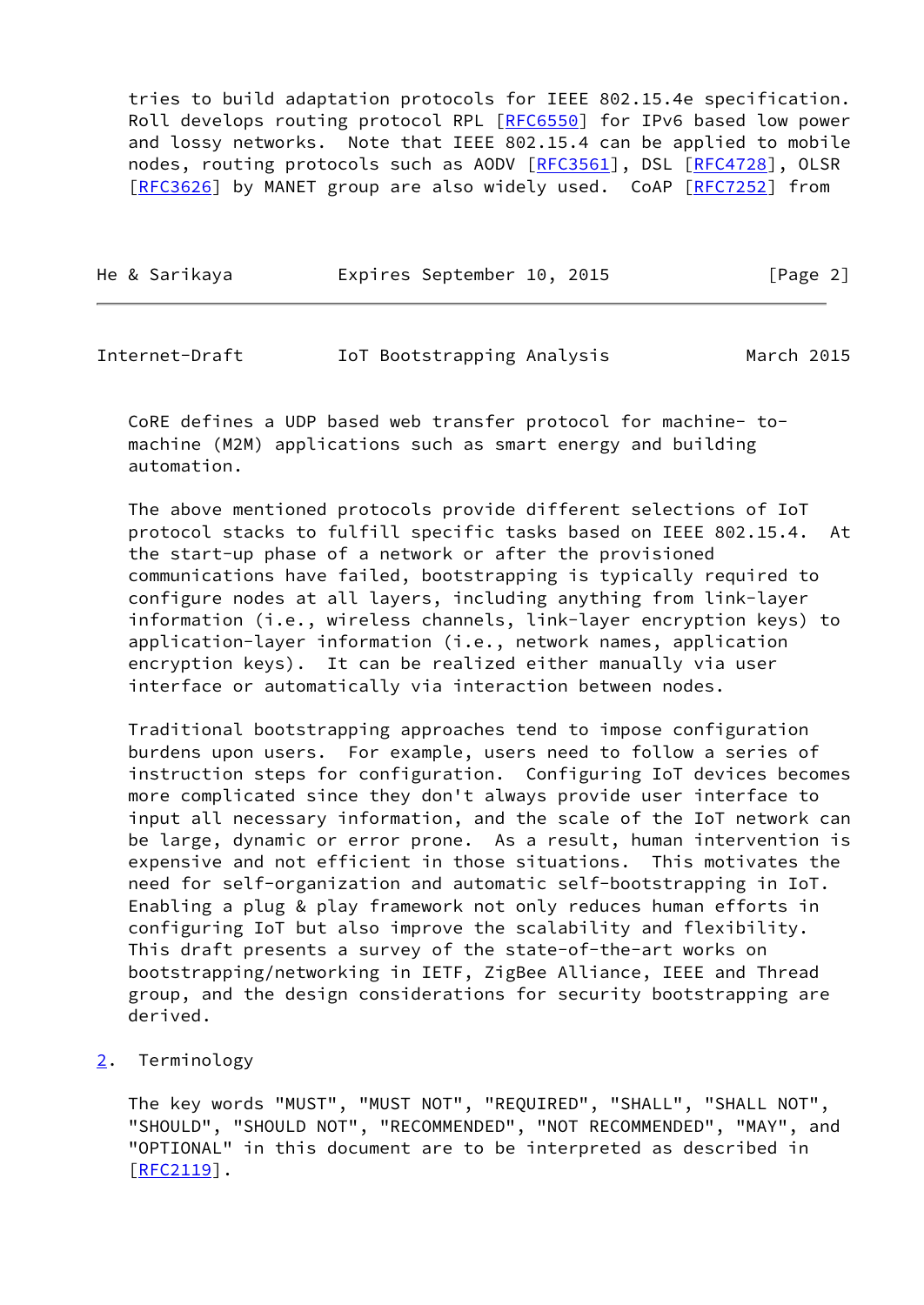# <span id="page-3-0"></span>[3](#page-3-0). Analysis of Related State-of-the-art Works

 Bootstrapping is required at all layers, where different conditions and information should be transferred for different protocols. This section provides analysis on the existing bootstrapping works in standard organizations and summarizes the concerns.

## <span id="page-3-1"></span>[3.1](#page-3-1). Security bootstrapping

 Security bootstrapping includes the authentication of devices to establish trust relationships in a network, as well as transferring security parameters and keying materials. Security bootstrapping is

| He & Sarikaya | Expires September 10, 2015 |  | [Page 3] |
|---------------|----------------------------|--|----------|
|               |                            |  |          |

<span id="page-3-3"></span>

| Internet-Draft | IoT Bootstrapping Analysis | March 2015 |
|----------------|----------------------------|------------|
|----------------|----------------------------|------------|

 believed as the fundamental part of bootstrapping, because once secure and authentic channels are established, the bootstrapping of all other information can be conducted as ordinary secured communications. Accordingly, many works focus on security bootstrapping and device authentication. In IETF, [\[I-D.pritikin-anima-bootstrapping-keyinfra](#page-17-0)] is proposed in Anima, [\[I-D.sarikaya-6lo-bootstrapping-solution](#page-17-1)] is proposed in 6lo, [\[I-D.struik-6tisch-security-considerations](#page-17-2)] is in 6tisch, [\[I-D.kwatsen-netconf-zerotouch](#page-17-3)] is in Netconf, and [\[I-D.he-iot-security-bootstrapping](#page-17-4)] is proposed for bootstrapping IEEE 802.15.4 based IoT networks. ZigBee IP stack is developed by ZigBee Alliance and it supports EAP-TLS and PANA as authentication protocols. In Thread Group, a networking solution is developed. The devices are authenticated through pre-installed codes. IEEE 802.15.4 also defines two-step mechanism for nodes joining network with layer 2 authentication without considering IP infrastructure.

## <span id="page-3-2"></span>[3.1.1](#page-3-2). Authentication framework

 The arguments on authentication framework focus on EAP, PANA, HIP- DEX, 802.1X via EAPOL, and IKEv2.

 [I-D.oflynn-core-bootstrapping] relates the aforementioned authentication frameworks into IEEE 802.15.4 and requirements in order to use them for bootstrapping procedure.

 o If PANA is used, a new entity called PANA Relay Element should be added in the architecture and behavior of PANA RE needs to be defined [[RFC6345\]](https://datatracker.ietf.org/doc/pdf/rfc6345); New AVPs needed for PANA Relay Element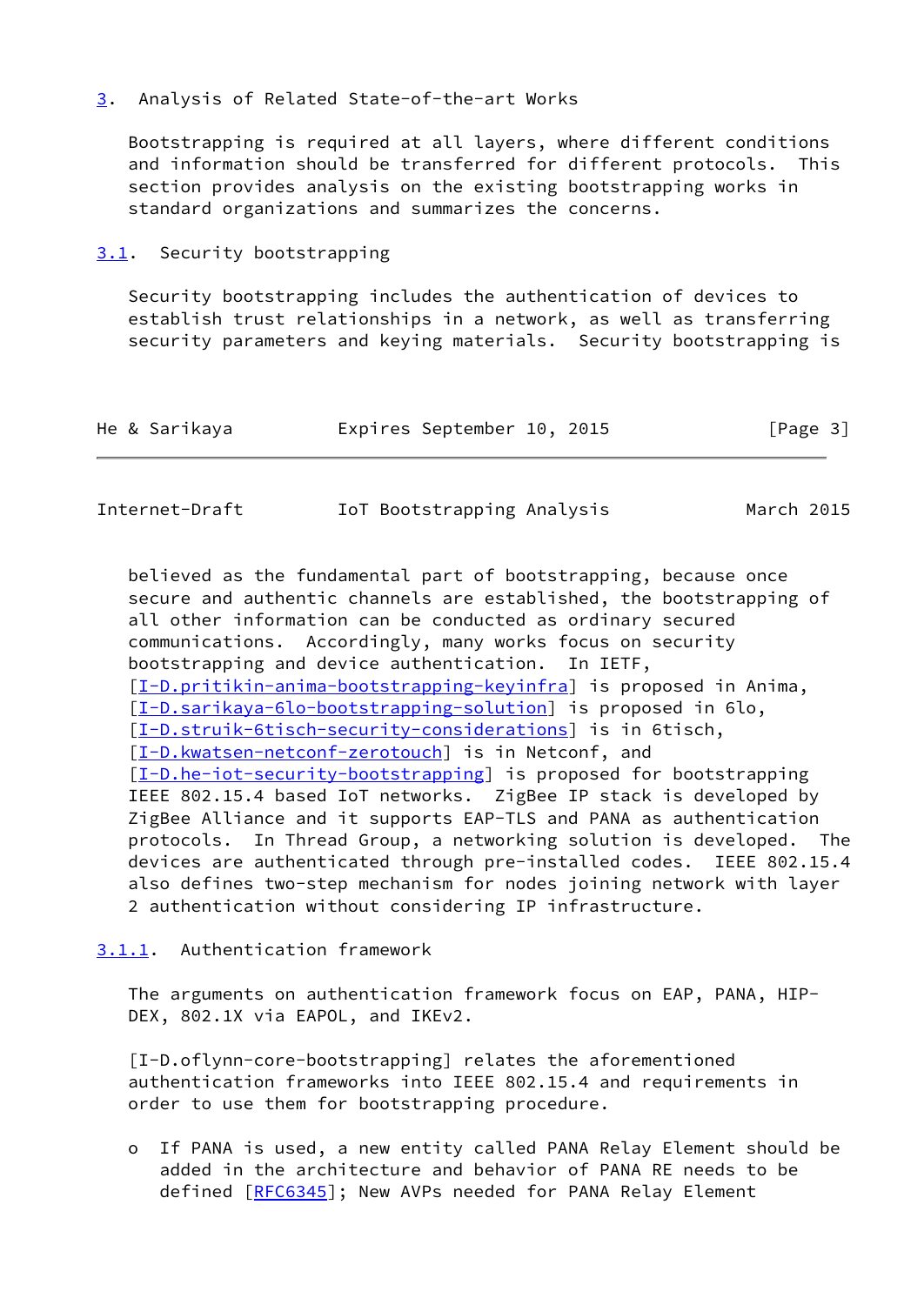operation for relaying messages from the client to the authenticator and vice versa are required to be specified. If PANA is used to securely distribute group key [\[RFC6786](https://datatracker.ietf.org/doc/pdf/rfc6786)] from the PANA Authentication Agent to the PANA Client using AES Key Wrap with padding algorithm, an extension to PANA needs to be defined.

- o If HIP-DEX is used, the initiator should be able to get the IP address of the responder, either using DNS infrastructure or local configuration.
- o If 802.1X is used, a special value in the Frame Type subfield of the Frame Control Field of IEEE 802.15.4 MAC header should be assigned to indicate the type of the payload. Group addresses for 802.15.4 corresponding to EAPOL Group Address Assignments defined in Table 11.1 of [\[IEEE802.1x\]](#page-14-4) are required, especially for EAPOL- Start packet. The mapping of MAC frames and security level to different types should be defined, for instance: which MAC frames of beacon, data, acknowledgment and MAC command as defined in [[IEEE802.15.4\]](#page-14-5) with what security levels are mapped to controlled

|  |  | He & Sarikaya |  | Expires September 10, 2015 |  |  | [Page 4] |  |
|--|--|---------------|--|----------------------------|--|--|----------|--|
|--|--|---------------|--|----------------------------|--|--|----------|--|

Internet-Draft IoT Bootstrapping Analysis March 2015

 port, which MAC frames with what security levels are mapped to uncontrolled port and which MAC frames are never mapped to any of controlled/uncontrolled port (i.e., the payload of those frames are used by the MAC-layer itself and never used by upper layers).

<span id="page-4-0"></span> [I-D.garcia-core-security] discusses about using Internet Key Exchange protocol version 2 (IKEv2) as authentication method. It summarizes that IKEv2 can perform key exchanges and the setup of security associations without online connections to a trust center. It provides end-to-end security, and supports host mobility with MOBIKE extension. However, MOBIKE mandates the use of IPsec tunnel mode which requires to transmit an additional IP header in each packet. This additional overhead could be alleviated by using header compression methods or the Bound End-to-End Tunnel (BEET) mode [\[I-D.nikander-esp-beet-mode\]](#page-17-5), a hybrid of tunnel and transport mode with smaller packet headers.

 Several EAP methods have been standardized for different purposes. One widely used method is the EAP-TLS [[RFC7250](https://datatracker.ietf.org/doc/pdf/rfc7250)] which enables mutual authentication and distribute keying material to secure subsequent communications. However it only supports certificate-based mutual authentication, thus public key infrastructure is required and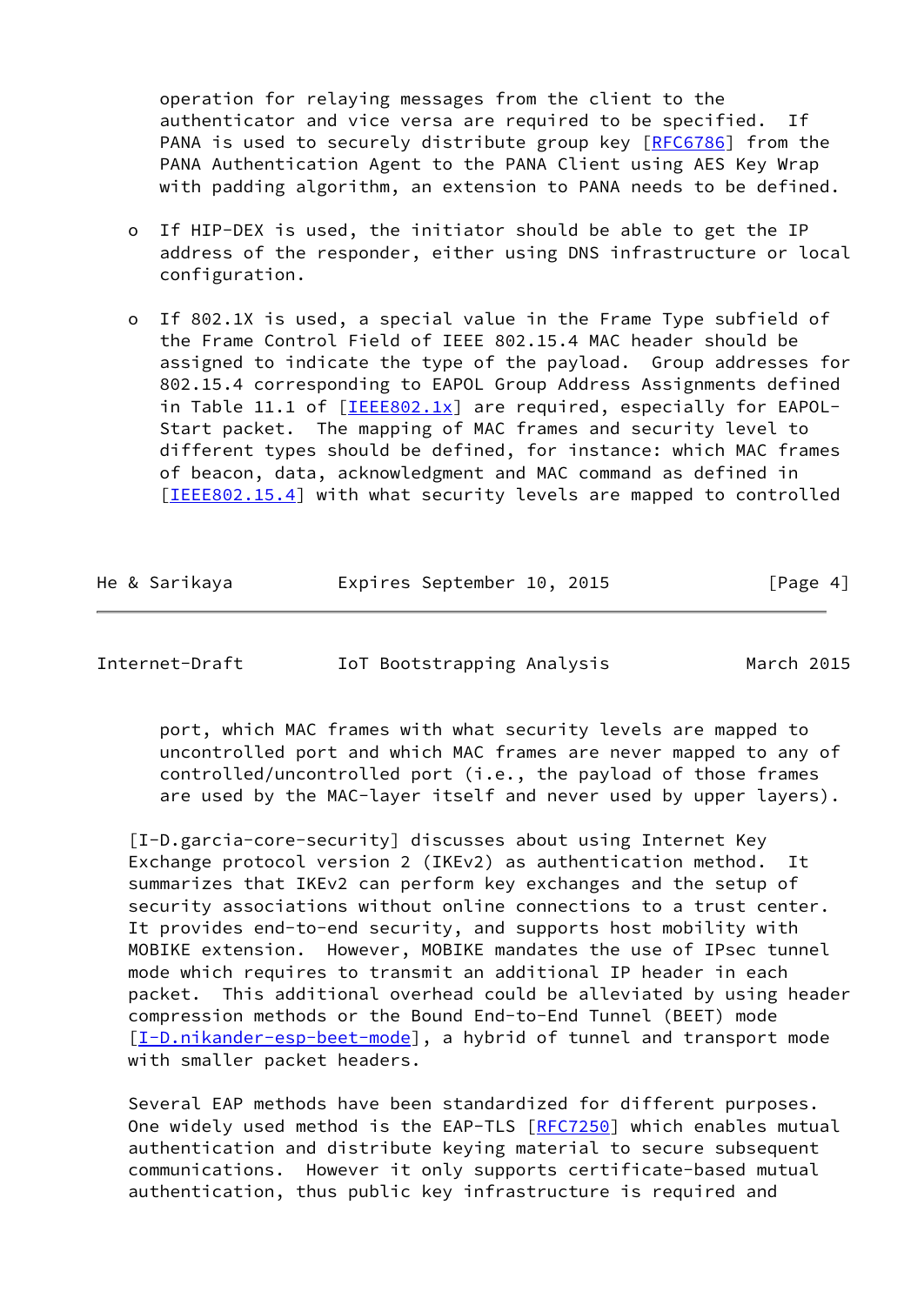fragmentation is needed when using IEEE 802.15.4 to exchange authentication messages.

 ZigBee Alliance specified an IPv6 stack aimed at IEEE 802.15.4 devices mainly used in smart meters developed primarily for SEP 2.0 (Smart Energy Profile) application layer traffic [\[SEP2.0](#page-16-1)]. This specification assumes Class 2 devices which have 50 KiB of RAM and 250 KiB of flash memory [\[RFC7228](https://datatracker.ietf.org/doc/pdf/rfc7228)]. Some devices in such systems have more resources and processing power (e.g. ARM9 core, MiBs RAM/ Flash). For security bootstrapping, ZigBee IP uses EAP-TLS.

 Authentication that is not based on certificates reduces cost of certificate management and fewer messages are needed to be exchanged between client and server. [\[I-D.sarikaya-6lo-bootstrapping-solution](#page-17-1)] proposes to use raw public keys via EAP-TLS, thus extension to EAP- TLS is indicated. Note that EAP requires exchanging the device identity in plain text at the beginning, but how to protect the privacy information indicated in the device ID is out of concern of EAP methods.

 EAP-PSK [\[RFC4764](https://datatracker.ietf.org/doc/pdf/rfc4764)] is another EAP method. It realizes mutual authentication and session key derivation using a Pre-Shared Key (PSK). Normally four messages are exchanged in the authentication process. Once the authentication is successful, EAP-PSK provides a protected communication channel.

|  | He & Sarikaya | Expires September 10, 2015 |  | [Page 5] |  |
|--|---------------|----------------------------|--|----------|--|
|  |               |                            |  |          |  |

Internet-Draft IoT Bootstrapping Analysis March 2015

 EAP-IKEv2 [[RFC5106](https://datatracker.ietf.org/doc/pdf/rfc5106)] is an EAP method based on IKEv2.. It provides mutual authentication and session key establishment between an EAP peer and an EAP server. It supports authentication techniques that are based on different credentials including asymmetric key pairs, symmetric keys and passwords. Besides, it is possible to use a different authentication credential in each direction. For example, the EAP server authenticates itself using public/private key pair and the EAP peer using symmetric key. As a result different combinations of credentials are expected to be used in practice. Compared with EAP-TLS and EAP-PSK, EAP-IKEv2 supports mobility and different authentication techniques.

<span id="page-5-0"></span> [I-D.kumar-6lo-selective-bootstrap] presents a selective bootstrapping/commissioning method by introducing the concept of Commissioning Tool (CT). In this method the devices are let to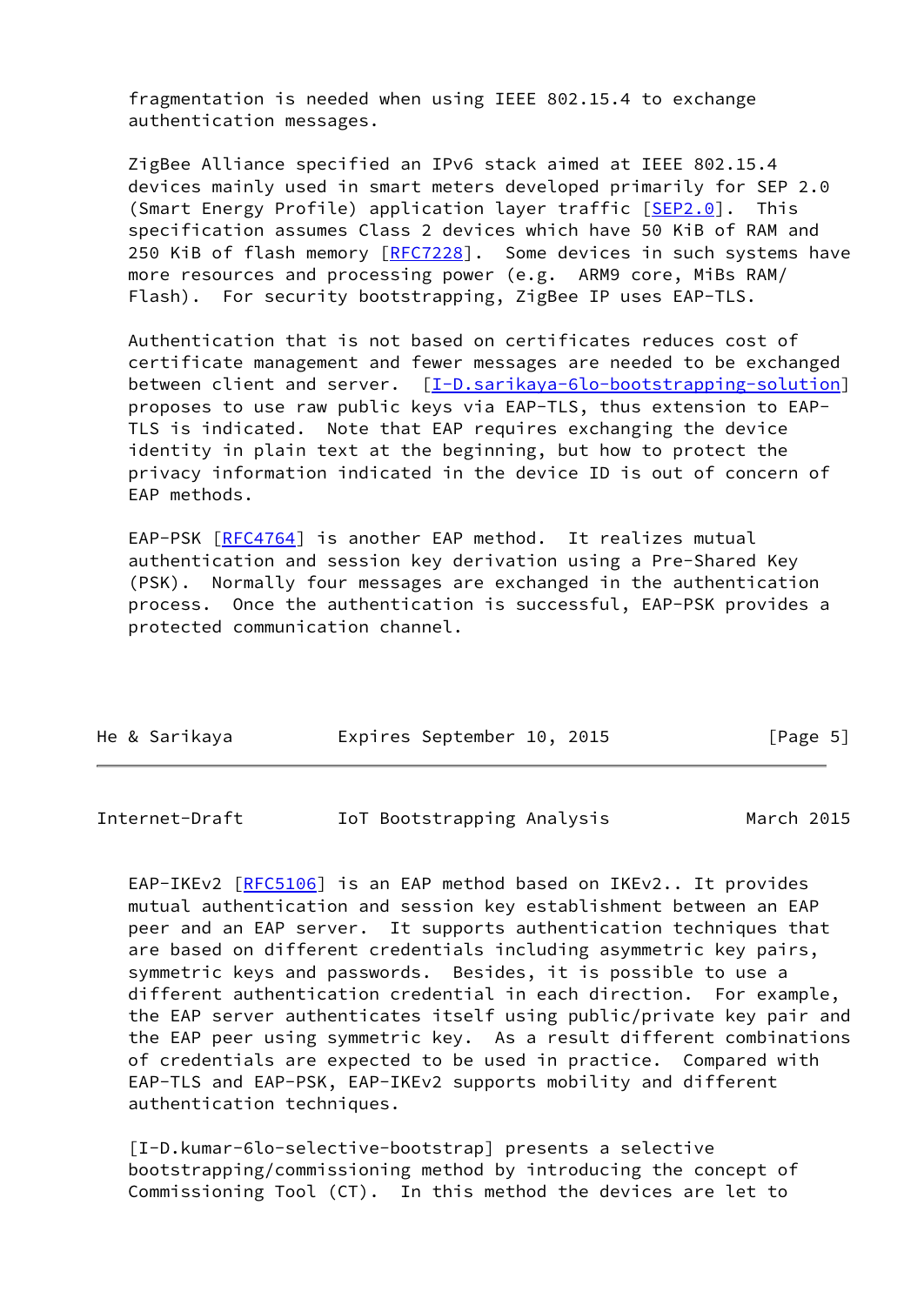connect to the network and execute 6LowPAN neighbor discovery protocol and have an IPv6 address before they are authenticated. Then the devices are selected one by one in some order to communicate with the CT via untrusted constructed route. Once the ID of joining device is authenticated, CT sends the layer-2 key material to the device via secured channel, which is established by DTLS by exchanging credential material installed during manufacturing.

The bootstrapping method in  $[I-D.kumar-6lo-selective-bootstrap]$  $[I-D.kumar-6lo-selective-bootstrap]$ creates security risks for the network by

- 1. letting the devices have IP addresses for layer3 communication before authentication.
- 2. constructing routing topology before devices are authenticated.
- 3. establishing transport layer security before layer-2 security.

 However, such a protocol could be justified in some application domains like lightning control systems.

 There is work going on in the IEEE 802.15.9 task group which specifies a way to transport existing key management protocols (KMP) over the 802.15.4 frames. The new feature would allow running IKEv2, EAP,PANA, 802.1X, HIP and Dragonfly over the IEEE 802.15.4 and generate keys for 802.15.4 security and protect all messages between the two nodes  $[\text{IEEE802.15.9}]$ . It would be desired if the security bootstrapping procedure reuses the KMPs that supported by lower layers to reduce cost.

 Table 1 summarizes the authentication frameworks and credential materials of the aforementioned solutions.

| He & Sarikaya | Expires September 10, 2015 |  | [Page 6] |  |
|---------------|----------------------------|--|----------|--|
|               |                            |  |          |  |

<span id="page-6-0"></span>

Internet-Draft IoT Bootstrapping Analysis March 2015

| Referenced solution                                             | Authentication   Credential  <br>method | material                  |
|-----------------------------------------------------------------|-----------------------------------------|---------------------------|
| [I-D.pritikin-anima-bootstrapping-k   802.1x-EAPOL,<br>eyinfra] | EAP-TLS, EAP-<br>IKE <sub>v2</sub>      | 802.1AR ce<br>  rtificate |
| [I-D.sarikaya-6lo-bootstrapping-sol   EAP-TLS                   |                                         | Raw public                |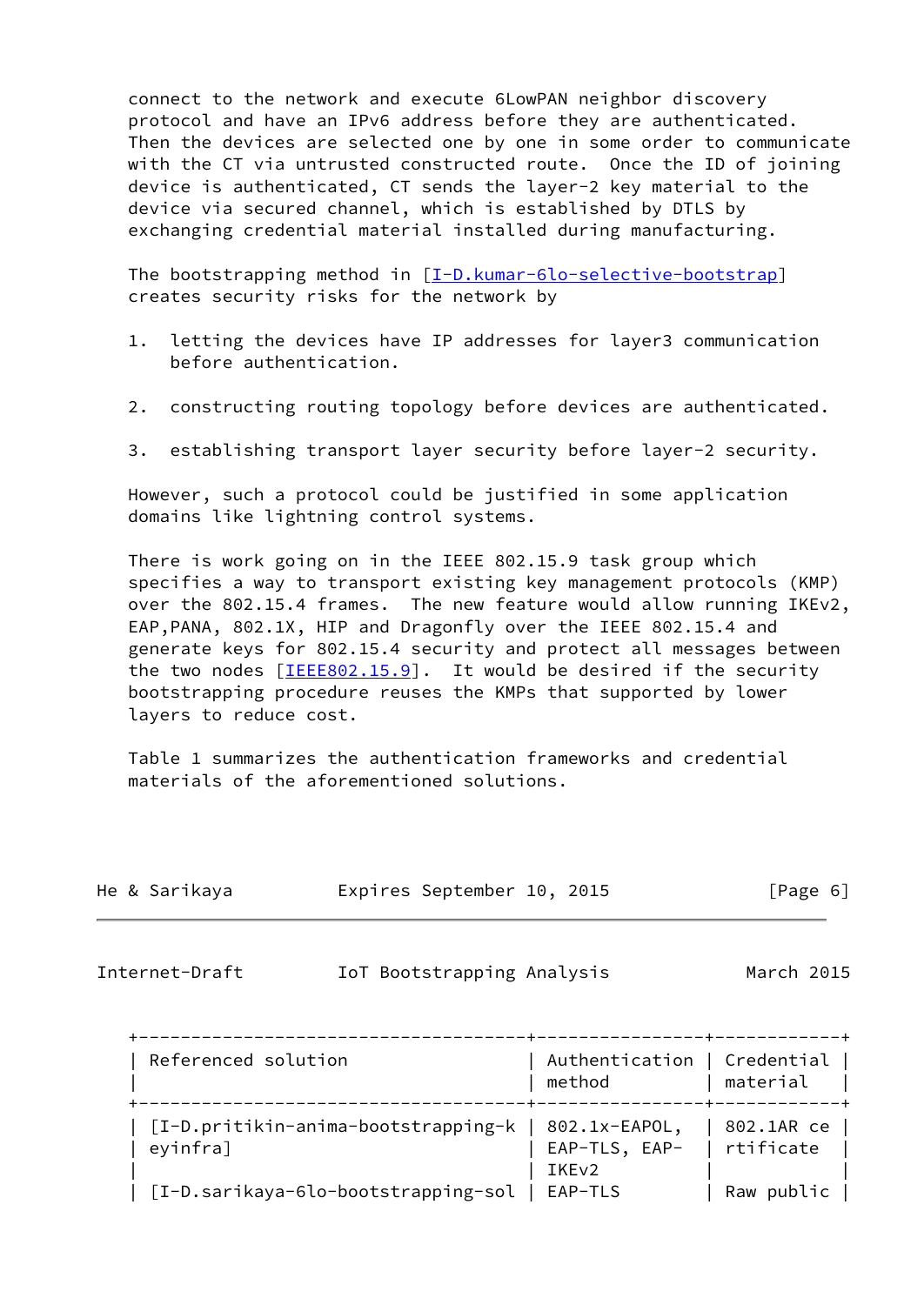| ution]                              | (modified)     | key        |
|-------------------------------------|----------------|------------|
| [I-D.struik-6tisch-security-conside | Joining        | Certificat |
| rations]                            | Protocol       | e          |
|                                     | (undefined)    |            |
| [I-D.kwatsen-netconf-zerotouch]     | Unspecified    | X.509 cert |
|                                     | (EAP-TLS might | ificate    |
|                                     | be used)       |            |
| [I-D.he-iot-security-bootstrapping] | EAP, PANA      | Unspecifie |
|                                     |                | п          |
| [I-D.kumar-6lo-selective-bootstrap] | Selected by    | <b>PSK</b> |
|                                     | Commissioner   | defined in |
|                                     | with CT        | CТ         |
| ZigBee IP stack based Smart Energy  | EAP-TLS, PANA  | Certificat |
|                                     |                | e          |
| Thread networking                   | Unknown        | Product    |
|                                     |                | install    |
|                                     |                | codes      |
|                                     |                |            |

## Table 1

### <span id="page-7-0"></span>[3.1.2](#page-7-0). Credential Material and Architecture

 The trust relationship can be established by exchanging credential materials, which can be asymmetric with user authentication or with certificate authority, or symmetric pre-shared key configured by network developer. In certificate authority (CA), a typical public key infrastructure (PKI) is used, meaning that a set of hardware, software, people, policies, and procedures are needed to create, manage, distribute, use, store, and revoke digital certificates. The public keys are obtained in PKI containers, and both ends are validated using trust anchors based on a certification authority (CA). [\[I-D.pritikin-anima-bootstrapping-keyinfra](#page-17-0)] uses 802.1AR certificate,  $[I-D.kwatsen-netconf-zerotouch]$  uses X.509 certificate. Certificate mechanism provides high security however it can add a complicated trust relationship that is difficult to validate. When it comes to large scale IoT networks, certificate management and distribution will raise scalability and flexibility issue. Besides, the time spent and CPU occupied by the cryptographic operations is non-trivial when this mechanism is implemented on computational

| He & Sarikaya  | Expires September 10, 2015                                         | [Page 7]   |
|----------------|--------------------------------------------------------------------|------------|
| Internet-Draft | IoT Bootstrapping Analysis                                         | March 2015 |
|                | constraint devices. Since some IEEE802.15.4 technologies including |            |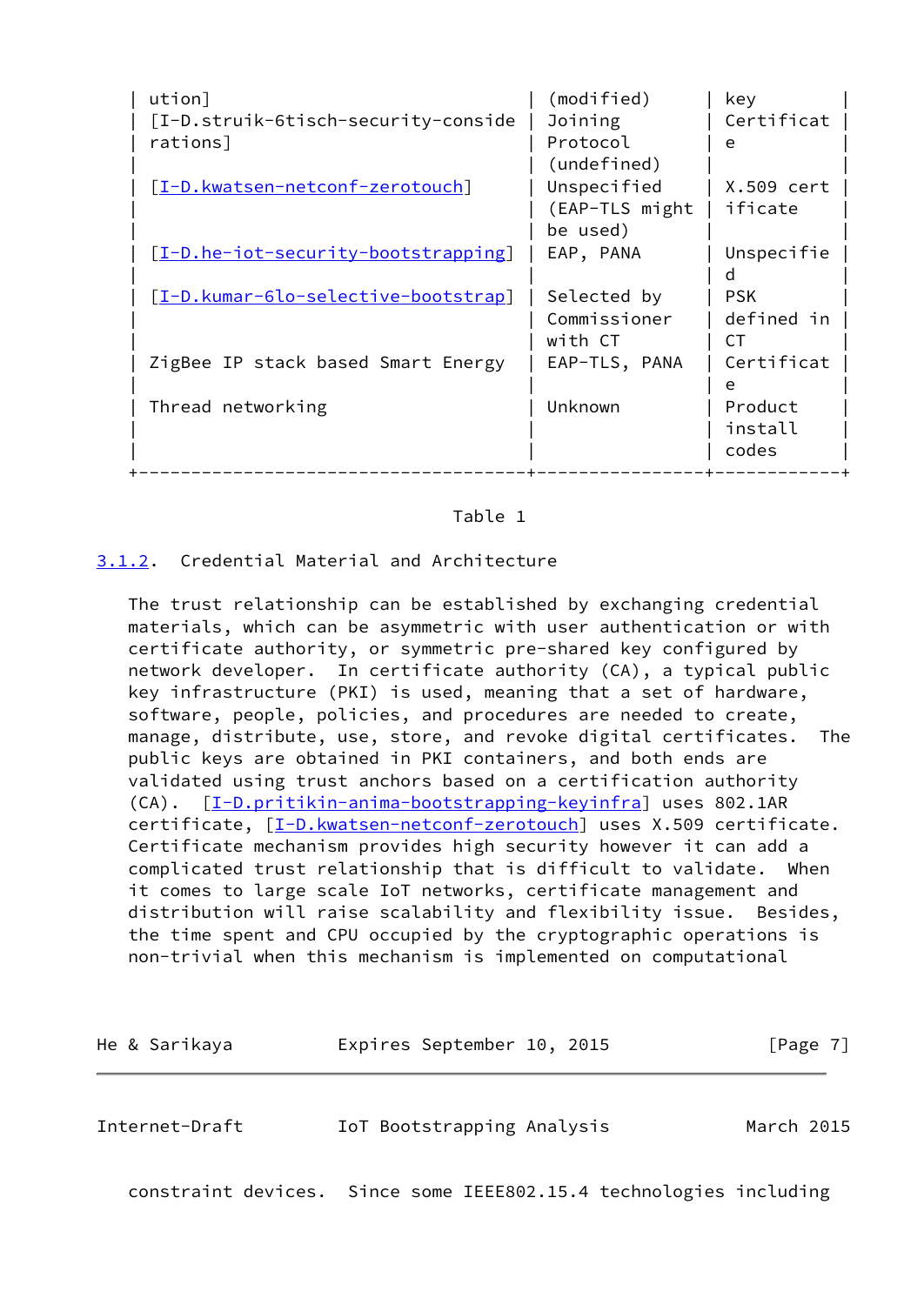802.15.4e only allows 127 Octets maximum payload, fragmentation is unavoidable, which indicates that a large amount of data is transmitted and communication overhead is heavy. The public-key based handshake process of EAP-TLS is part of the bottleneck that significantly degrades the performance. Designers are forced to use highly efficient protocols for the sake of ensuring the computational complexity of security algorithms as low as possible.

 In today's IoT, most common architectures are fully centralized in a sense that all the security relationships within a segment are handled by a central party.

 The 802.1x framework, the architecture proposed in [\[I-D.pritikin-anima-bootstrapping-keyinfra](#page-17-0)] and the ZigBee IP smart energy solution are centralized. A centralized authentication architecture allows for central management of devices and keying materials as well as for the backup of cryptographic keys. As a result there is no high requirement on network devices in a centralized architecture. However it also represents a single point of failure and is more suitable for static network where the route to the trust center/AAA server is stable.

 The self-signed certificates are commonly used in smaller deployments where they are distributed to all involved protocol endpoints out-of band, thus CA and certificate management are not required. This practice does, however, still require the overhead of the certificate generation even though none of the information found in the certificate is actually used.

 The raw public key method is proposed to generate light weight certificate, which can significantly reduce overhead. However, the self-signed certificate and raw public key only prove the possession of the private-public key pair and are unable to prove whether the owner is legitimate.

 The pre-shared key based mechanisms are more suitable for constrained environments, e.g. wireless communications, and limited CPU power devices. It enables mutual authentication, meanwhile requires less cryptographic operations and less communication overhead compared with certificate based mechanism. However, traditional approaches of key generation/distribution tend to impose configuration burdens upon users. For example, users need to follow a series of instruction steps for WiFi Protected Access 2, Pre-shared key (WPA2-PSK) configuration, even though the pre-shared key mode is the simplest option for using WPA. Establishing security among IoT devices becomes more complicated since they don't always provide user interface to input necessary security information.

He & Sarikaya Expires September 10, 2015 [Page 8]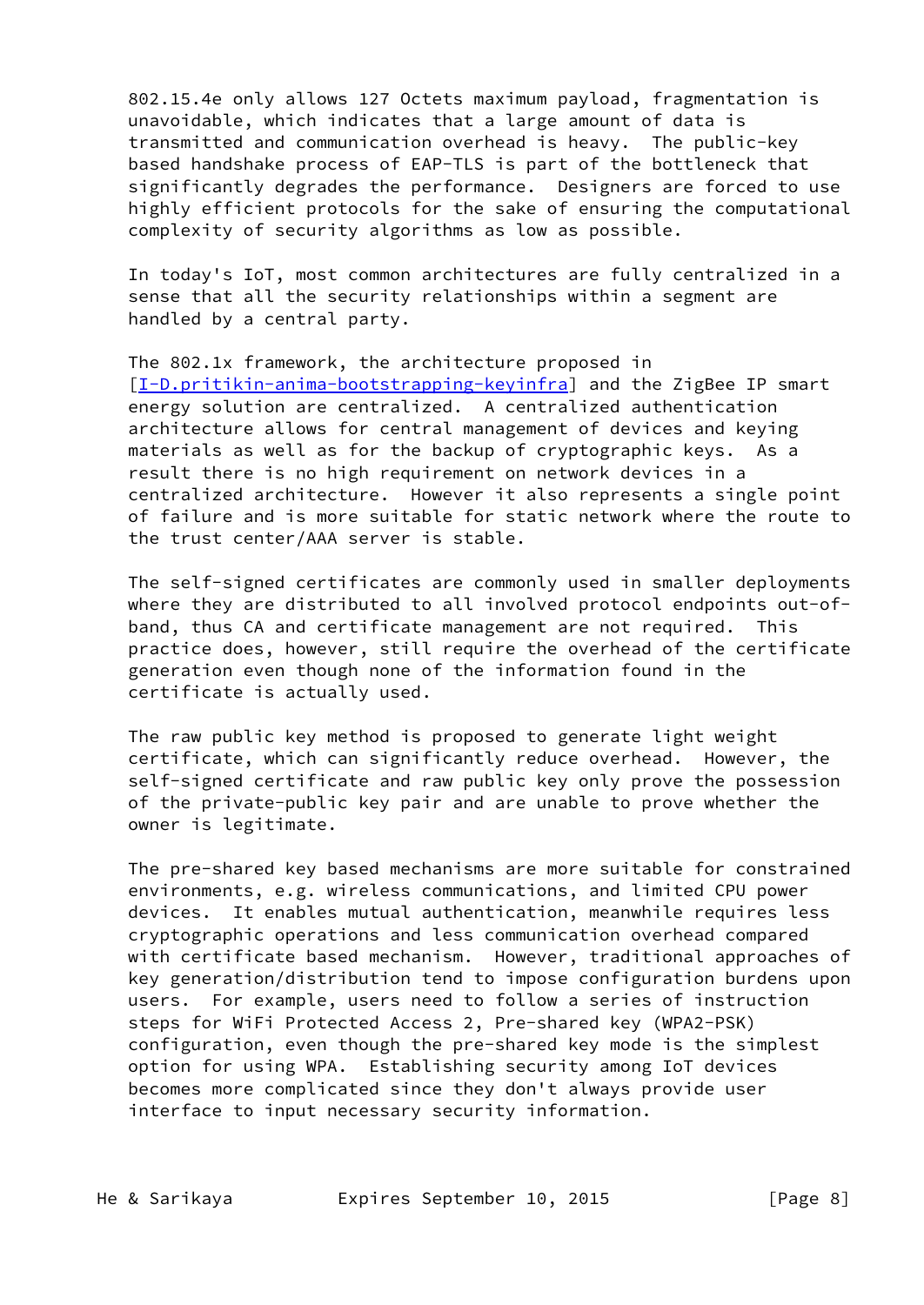<span id="page-9-1"></span> As discussed, the authentication of self-signed certificate and pre shared key mechanisms are distributed. Distributed architecture allows creating ad-hoc security domains that might not require a single online management entity and are operative in a much more stand-alone manner. In this case, hardware should be configured to be able to authenticate and verify other peers.

 In today's IoT, most common architectures are fully centralized in a sense that all the security relationships within a segment are handled by a central party.

 The Thread protocol is expected to use product install codes as authentication material. Currently not enough details are available on the Thread protocol.

 Physical unclonable function (PUF) arises as a promising authentication technology. PUF is a physical entity that is embodied in a physical structure and is easy to evaluate but hard to predict. Further, an individual PUF device must be easy to make but practically impossible to duplicate, even given the exact manufacturing process that produced it. In this respect it is the hardware analog of a one-way function. PUFs can serve as a root of the trust and can provide a key which cannot be easily reverse engineered. Temperature and aging have been given special attention on developing reliable PUF [[MIT2014\]](#page-17-6).

<span id="page-9-0"></span>[3.2](#page-9-0). Higher Layer Protocol Use After/During Bootstrapping

 Configurations of parameters for other protocols are important as well to ensure a successful networking. Those parameters are transferred upon a successful security bootstrapping.

 The IP address configuration is a major issue which must be solved before any other higher layer service can start. It can be locally pre-configured, auto-configured or managed from a third party tool.

- o Pre-configured: is mainly what is done today. No further network service is needed, the assignment is done from a planning/ commissioning tool instead. This method requires human interaction, devices with IP configured are trusted by default. scalability and flexibility cannot be satisfied in this case.
- o Auto-configuration: the device creates its IP address itself, applying one of the algorithms specified in the relevant standards, e.g. ZigBee IP solved this problem by using SLAAC IPv6 addresses based on the EUI-64;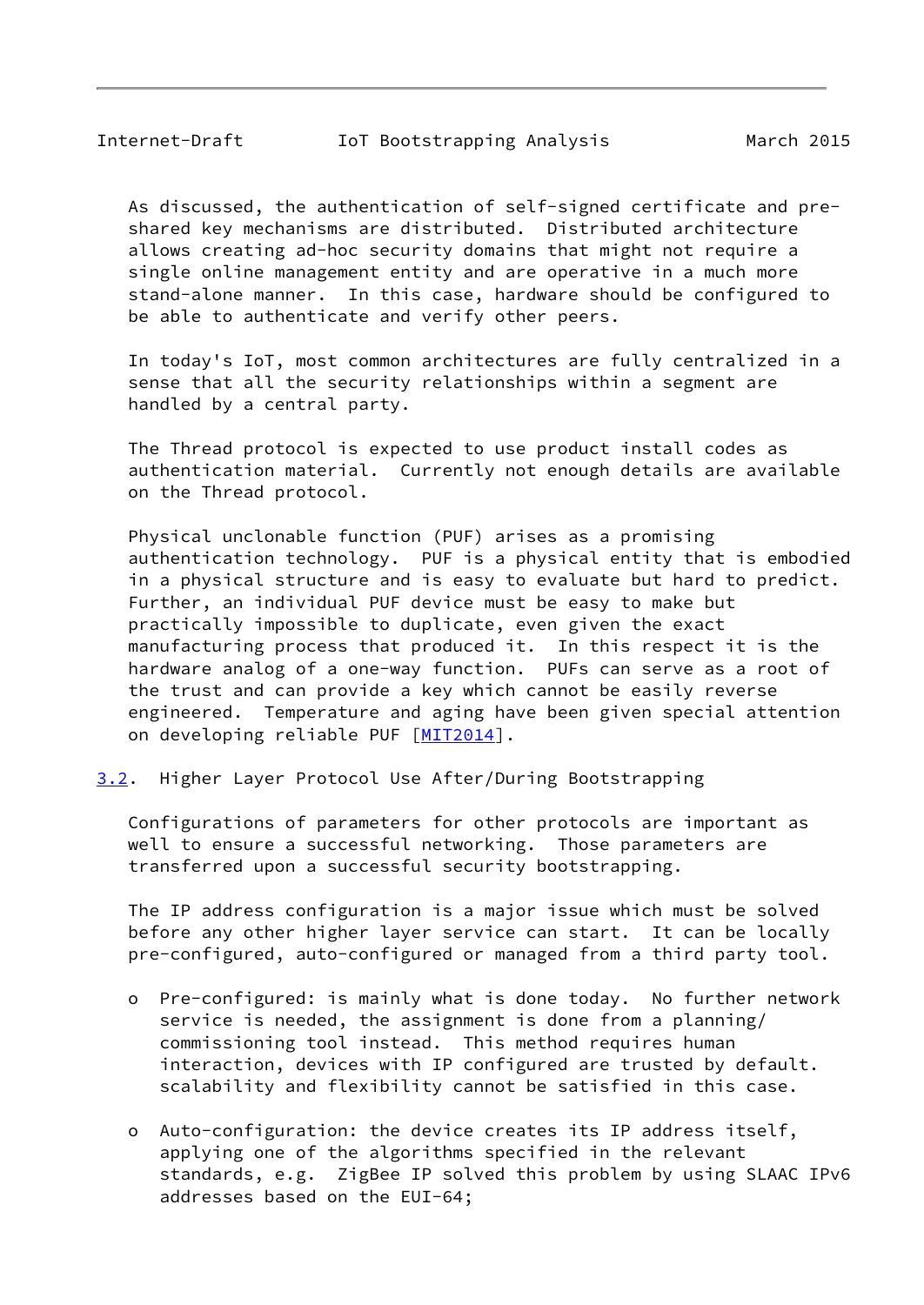[[I-D.pritikin-anima-bootstrapping-keyinfra\]](#page-17-0) suggests to obtain an IP address using existing methods, such as SLAAC or DHCPv6. RPL

|  | He & Sarikaya |  | Expires September 10, 2015 |  |  | [Page 9] |
|--|---------------|--|----------------------------|--|--|----------|
|--|---------------|--|----------------------------|--|--|----------|

<span id="page-10-1"></span>Internet-Draft IoT Bootstrapping Analysis March 2015

 [RFC6550] is a special routing protocol that generates for each device an IP prefix based on the constructed routing topology, thus special attention should be paid as chicken/egg issue arises when relay of authentication is needed by the network level bootstrapping. The auto-configured IP address may need to perform a check for duplicates (i.e. APIPA17). Encoding of semantics into the address may need information from lower layer (see above) or from network service. Note, this only works for so-called link local-addresses which are valid only in one Ethernet domain.

- o Managed: pre-planned addresses are assigned by means of a third party database, such as DHCP, a central server.
- <span id="page-10-0"></span>[4](#page-10-0). Role of IoT Security Bootstrapping

 Figure 1 shows a network life cycle: after IoT devices being deployed in field, the security bootstrapping starts. Devices are authenticated, keying materials are exchanged for securing subsequent configuration/data exchange messages. The device gets an IP address and joins the network.



Figure 1: IoT Life Cycle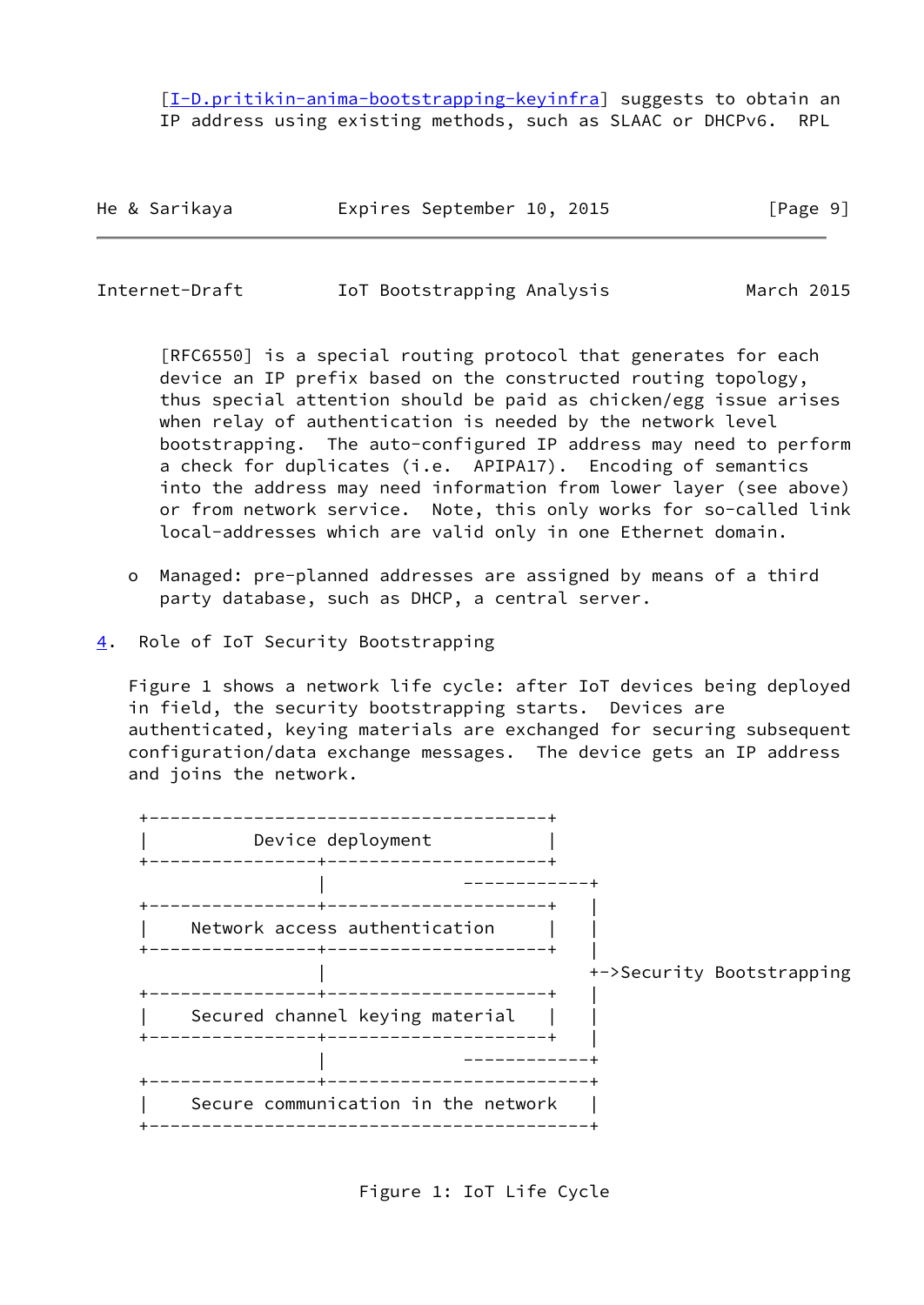#### <span id="page-11-0"></span>[5](#page-11-0). Design Considerations

 IoT can be deployed in different environments for different applications, which calls for protocols with options where a set of options is selected to construct a protocol stack that fits for a given environment, e.g. home, enterprise or industrial. The deployment and configurations can also be divided into two types, one is for static network, and the other is for dynamic network.

|  |  | He & Sarikaya |  | Expires September 10, 2015 |  |  | [Page 10] |  |
|--|--|---------------|--|----------------------------|--|--|-----------|--|
|--|--|---------------|--|----------------------------|--|--|-----------|--|

Internet-Draft IoT Bootstrapping Analysis March 2015

 IoT developed in buildings, homes, or industrial areas are often static. A general approach is that a network engineer plans the locations for each device and determines topology of network based on deployment environment and channel estimation. Then the key devices (e.g. sink nodes, or parent nodes of a routing protocol) are installed before deploying other devices. Upon successful installation, the device is plugged and security bootstrapping is run in either centralized or distributed manner with pre-configured credential material. The device is at work after all the protocols are successfully bootstrapped. When a new device joins an existing network, the joining device bootstrapping procedure is triggered by itself.

 In a dynamic network where devices come and go, their IPv6 addresses might also change. Bootstrapping/re-commissioning at network level is more frequently required than that in static network, hence minimum human interaction is highly preferred. Reducing communication overhead will improve the efficiency of networking, and this is especially useful for low bandwidth and low rate IEEE 802.15.4.

 Mains-powered devices can stay continuously connected to the network. Normally-off power strategy can be used for battery powered devices where the devices sleep long periods of time and stay disconnected and reattach to the network after it is woken up. Between these two extremes, there is low-power device mode where the devices need to be able to communicate on a relatively frequent basis [\[RFC7228](https://datatracker.ietf.org/doc/pdf/rfc7228)].Bootstrapping protocol needs to be able to take into consideration these power levels in the design.

 The order of bootstrapping is another concern in designing the bootstrapping protocol. The devices could arbitrarily be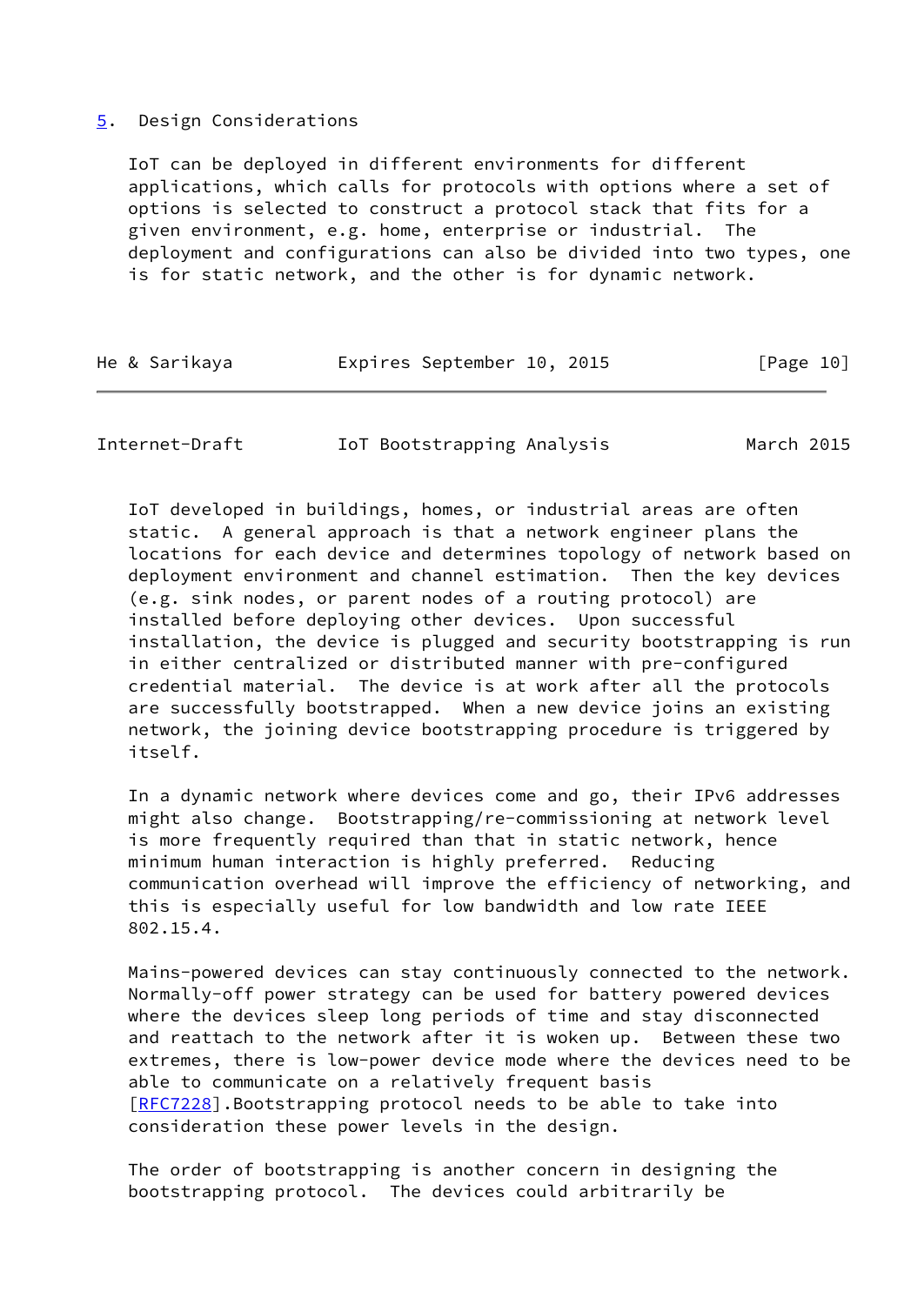bootstrapped as they join the network, especially in dynamic topologies. In static topologies the order could be completely installation and installer dependent and could be optimized to lower cost and could be independent of network topology [\[I-D.kumar-6lo-selective-bootstrap](#page-5-0)]. The order is also dependent on the architecture of authentication. For centralized architecture, incremental approach is recommended by [\[I-D.he-iot-security-bootstrapping](#page-17-4)], [[I-D.garcia-core-security\]](#page-4-0) and [\[I-D.sarikaya-6lo-bootstrapping-solution](#page-17-1)], whereas a selective order can be specified by CT [\[I-D.kumar-6lo-selective-bootstrap](#page-5-0)] and special attention should be paid on the secured channel establishment via untrusted route. For decentralized architecture, the mutual authentication is realized between equal peers in pure mesh topology without any preferred order and network keys can be distributed by cluster heads once clusters are formed.

|  | He & Sarikaya | Expires September 10, 2015 |  | [Page 11] |  |
|--|---------------|----------------------------|--|-----------|--|
|  |               |                            |  |           |  |

<span id="page-12-0"></span>Internet-Draft IoT Bootstrapping Analysis March 2015

 Some mandatory considerations can be derived from different applications for IoT security bootstrapping mechanism:

<span id="page-12-2"></span>[5.1](#page-12-2). Able to clearly define security dependency and trust domains

 Things of IoT are more related to private data, thus trust increases its importance. It is easy to introduce a new node in a deployed IoT to capture and analyze the data traffic. As a result,

- a. Security dependencies between different devices must be clarified. Circular dependencies must be avoided.
- b. The designed protocol should enable mutual authentication between devices running the security bootstrapping protocol. Proper authentication material and mechanism should be chosen.
- c. The security bootstrapping protocol processing devices should agree upon the security associations (e.g. key materials, algorithms etc.) for securing their communications before exchanging any protocol packets.

<span id="page-12-1"></span>[5.2](#page-12-1). Cross-layer design

 The security bootstrapping method should take into account the features and requirements of full stack protocols that are selected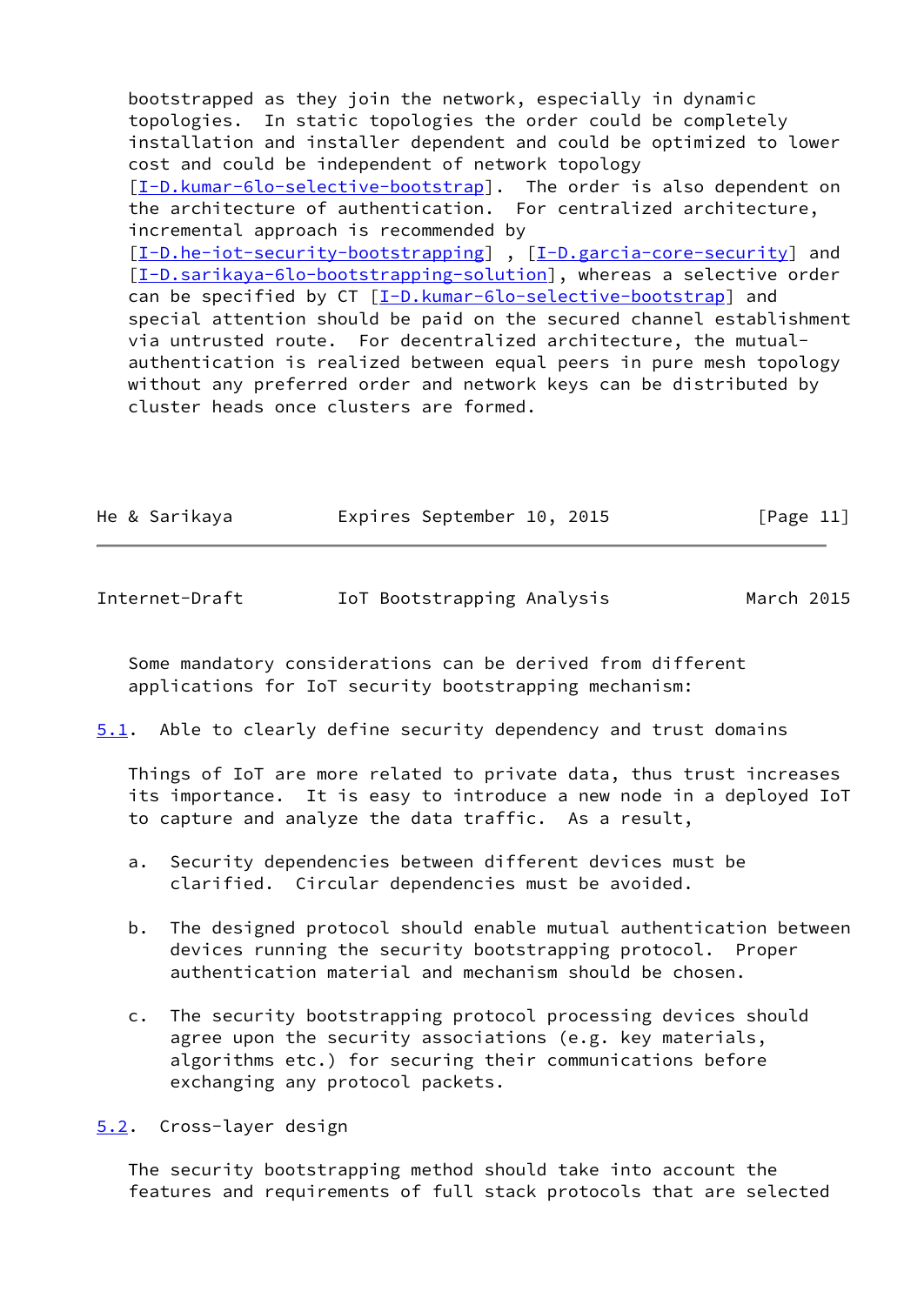for an IoT network. Security bootstrapping in collaboration with other networking protocols is likely to produce a comprehensive solution.

 Cooperative communication and scheduling among neighboring things at lower layer will reduce the possibility of network congestion and assist finishing bootstrapping efficiently. Different power modes should be considered by the designed protocol.

As discussed in [Section 3.2](#page-9-0), higher layer protocols impact the procedure of bootstrapping. During network start-up, link local IP address should be assigned in order to run PANA/TLS to forward authentication messages by IoT routing protocols such as AODV and DSR in MANET. However, the RPL for LLN configures IP addresses for all the devices during/ at the end of routing procedure, which may create a chicken/egg issue when PANA/TLS are also used. 802.1X uses link layer address so no IP address is needed.

<span id="page-13-0"></span>[5.3](#page-13-0). Reduce human interaction to the minimum

 Configuring IoT devices can be complicated since they don't always provide user interface to input all necessary information, and the scale of the IoT network can be large, dynamic or error prone.

| He & Sarikaya | Expires September 10, 2015 |  | [Page 12] |  |
|---------------|----------------------------|--|-----------|--|
|               |                            |  |           |  |

<span id="page-13-2"></span>Internet-Draft IoT Bootstrapping Analysis March 2015

 Besides, IoT network users usually do not have expertise in networking, this motivates self-organizing IoT network protocol that start from security bootstrapping. As a result, the design of bootstrapping protocol should be able to reduce human interaction to the minimum.

<span id="page-13-1"></span>[5.4](#page-13-1). Able to resist attacks

 The designed bootstrapping protocol should be able to resist attacks and protect CIA triad. Typical threat modeling approaches (e.g. STRIDE) should be used to guide the design of bootstrapping architecture and procedure. STRIDE categorizes attack into spoofing, Tampering with data, Repudiation, Information disclosure, Denial of service and Elevation of privilege.

<span id="page-13-3"></span>[5.5](#page-13-3). Low computation cost and communication overhead

The amount of transmitted data and the complexity of data processing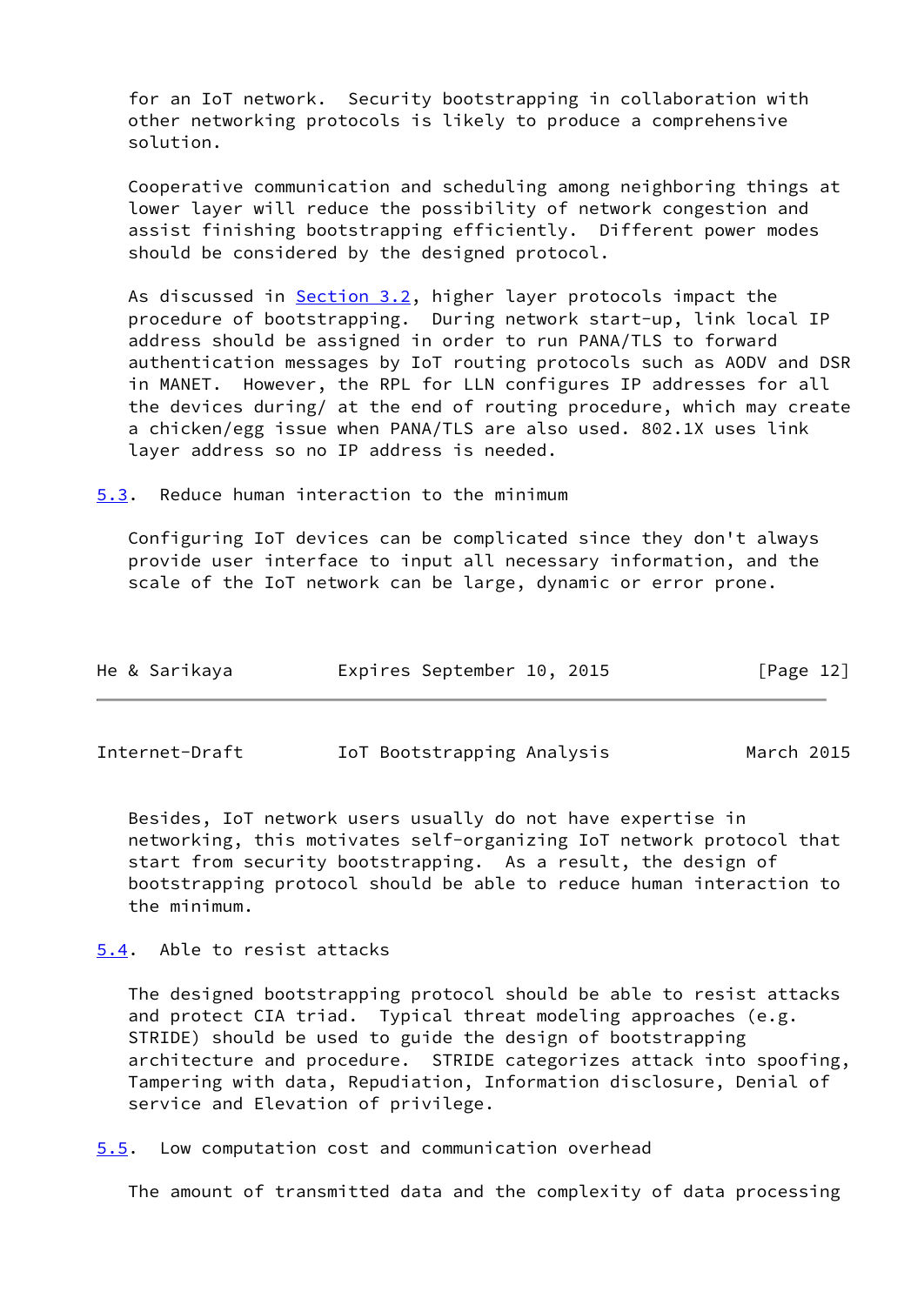should be optimized to the minimum to save computation and communication cost.

<span id="page-14-0"></span>[6](#page-14-0). Security Considerations

TBD

<span id="page-14-1"></span>[7](#page-14-1). Acknowledgements

**TBD** 

- <span id="page-14-2"></span>[8](#page-14-2). References
- <span id="page-14-3"></span>[8.1](#page-14-3). Normative References

```
 [IEEE802.15.4]
```
 IEEE Standard, , "IEEE Std. 802.15.4-2011", October 2011, <[http://standards.ieee.org/findstds/](http://standards.ieee.org/findstds/standard/802.15.4-2011.html) [standard/802.15.4-2011.html](http://standards.ieee.org/findstds/standard/802.15.4-2011.html)>.

<span id="page-14-6"></span>[IEEE802.15.9]

 IEEE P802.15.9/D01, "IEEE Draft Recommended Practice for transport of key management protocol (KMP) datagrams", November 2014, <[http://grouper.ieee.org/groups/802/15/private/](http://grouper.ieee.org/groups/802/15/private/members_area.html) members area.html>.

|  | He & Sarikaya | Expires September 10, 2015 |  | [Page 13] |
|--|---------------|----------------------------|--|-----------|
|  |               |                            |  |           |

| Internet-Draft | IoT Bootstrapping Analysis | March 2015 |
|----------------|----------------------------|------------|
|----------------|----------------------------|------------|

<span id="page-14-4"></span>[IEEE802.1x]

 IEEE Std 802.1X-2010, "IEEE 802.1X Port-Based Network Access Control", February 2010, <[http://standards.ieee.org/getieee802/](http://standards.ieee.org/getieee802/download/802.1X-2010.pdf) [download/802.1X-2010.pdf>](http://standards.ieee.org/getieee802/download/802.1X-2010.pdf).

- [RFC2119] Bradner, S., "Key words for use in RFCs to Indicate Requirement Levels", [BCP 14](https://datatracker.ietf.org/doc/pdf/bcp14), [RFC 2119](https://datatracker.ietf.org/doc/pdf/rfc2119), March 1997.
- [RFC3561] Perkins, C., Belding-Royer, E., and S. Das, "Ad hoc On- Demand Distance Vector (AODV) Routing", [RFC 3561,](https://datatracker.ietf.org/doc/pdf/rfc3561) July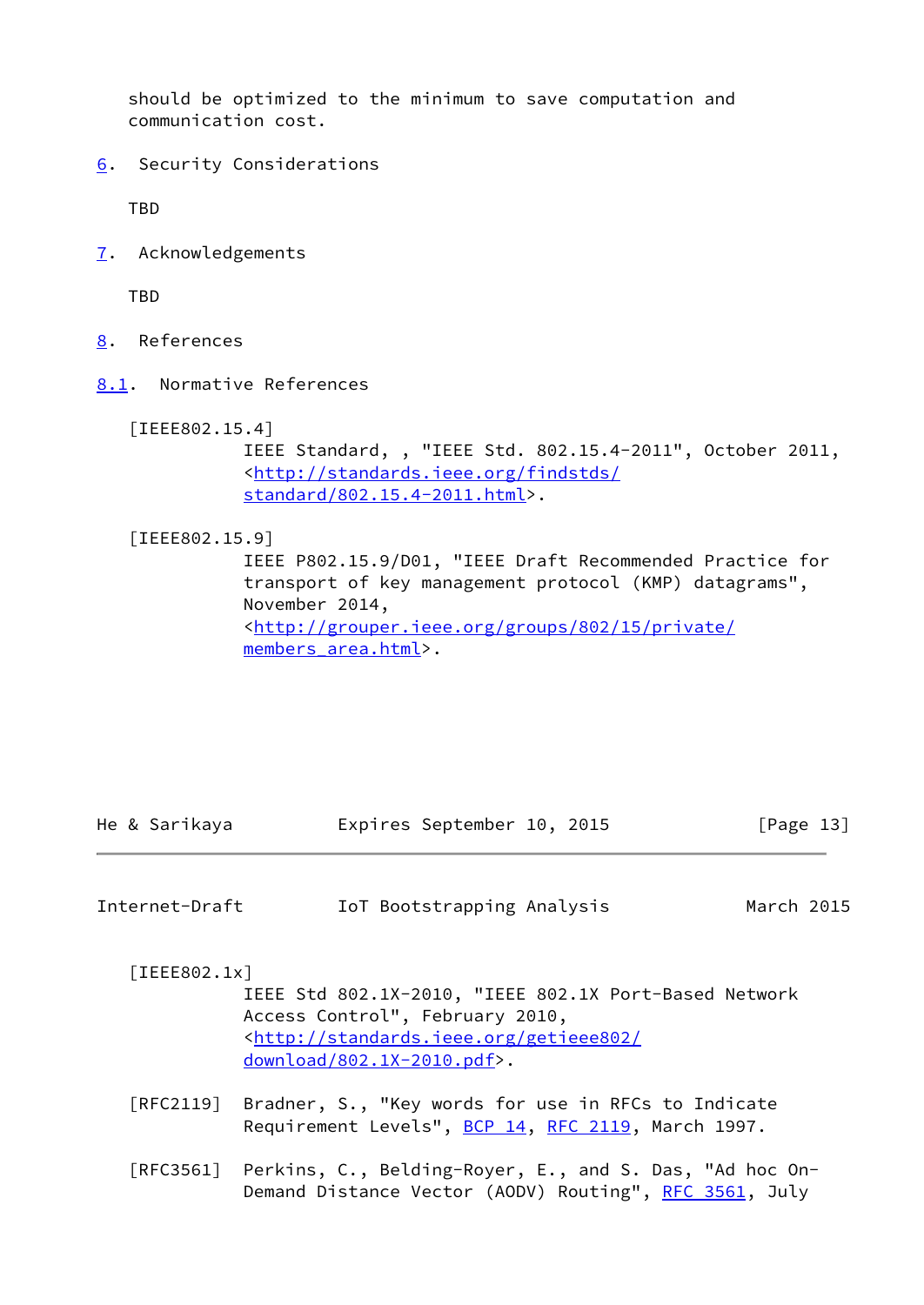2003.

- [RFC3626] Clausen, T. and P. Jacquet, "Optimized Link State Routing Protocol (OLSR)", [RFC 3626](https://datatracker.ietf.org/doc/pdf/rfc3626), October 2003.
- [RFC4728] Johnson, D., Hu, Y., and D. Maltz, "The Dynamic Source Routing Protocol (DSR) for Mobile Ad Hoc Networks for IPv4", [RFC 4728](https://datatracker.ietf.org/doc/pdf/rfc4728), February 2007.
- [RFC4764] Bersani, F. and H. Tschofenig, "The EAP-PSK Protocol: A Pre-Shared Key Extensible Authentication Protocol (EAP) Method", [RFC 4764,](https://datatracker.ietf.org/doc/pdf/rfc4764) January 2007.
- [RFC4861] Narten, T., Nordmark, E., Simpson, W., and H. Soliman, "Neighbor Discovery for IP version 6 (IPv6)", [RFC 4861](https://datatracker.ietf.org/doc/pdf/rfc4861), September 2007.
- [RFC4919] Kushalnagar, N., Montenegro, G., and C. Schumacher, "IPv6 over Low-Power Wireless Personal Area Networks (6LoWPANs): Overview, Assumptions, Problem Statement, and Goals", [RFC](https://datatracker.ietf.org/doc/pdf/rfc4919) [4919,](https://datatracker.ietf.org/doc/pdf/rfc4919) August 2007.
- [RFC4944] Montenegro, G., Kushalnagar, N., Hui, J., and D. Culler, "Transmission of IPv6 Packets over IEEE 802.15.4 Networks", [RFC 4944](https://datatracker.ietf.org/doc/pdf/rfc4944), September 2007.
- [RFC5106] Tschofenig, H., Kroeselberg, D., Pashalidis, A., Ohba, Y., and F. Bersani, "The Extensible Authentication Protocol- Internet Key Exchange Protocol version 2 (EAP-IKEv2) Method", [RFC 5106,](https://datatracker.ietf.org/doc/pdf/rfc5106) February 2008.
- [RFC5216] Simon, D., Aboba, B., and R. Hurst, "The EAP-TLS Authentication Protocol", [RFC 5216](https://datatracker.ietf.org/doc/pdf/rfc5216), March 2008.
- [RFC5487] Badra, M., "Pre-Shared Key Cipher Suites for TLS with SHA- 256/384 and AES Galois Counter Mode", [RFC 5487](https://datatracker.ietf.org/doc/pdf/rfc5487), March 2009.

|  | He & Sarikaya |  | Expires September 10, 2015 |  |  | [Page 14] |
|--|---------------|--|----------------------------|--|--|-----------|
|--|---------------|--|----------------------------|--|--|-----------|

- <span id="page-15-0"></span>Internet-Draft IoT Bootstrapping Analysis March 2015
	- [RFC6345] Duffy, P., Chakrabarti, S., Cragie, R., Ohba, Y., and A. Yegin, "Protocol for Carrying Authentication for Network Access (PANA) Relay Element", [RFC 6345](https://datatracker.ietf.org/doc/pdf/rfc6345), August 2011.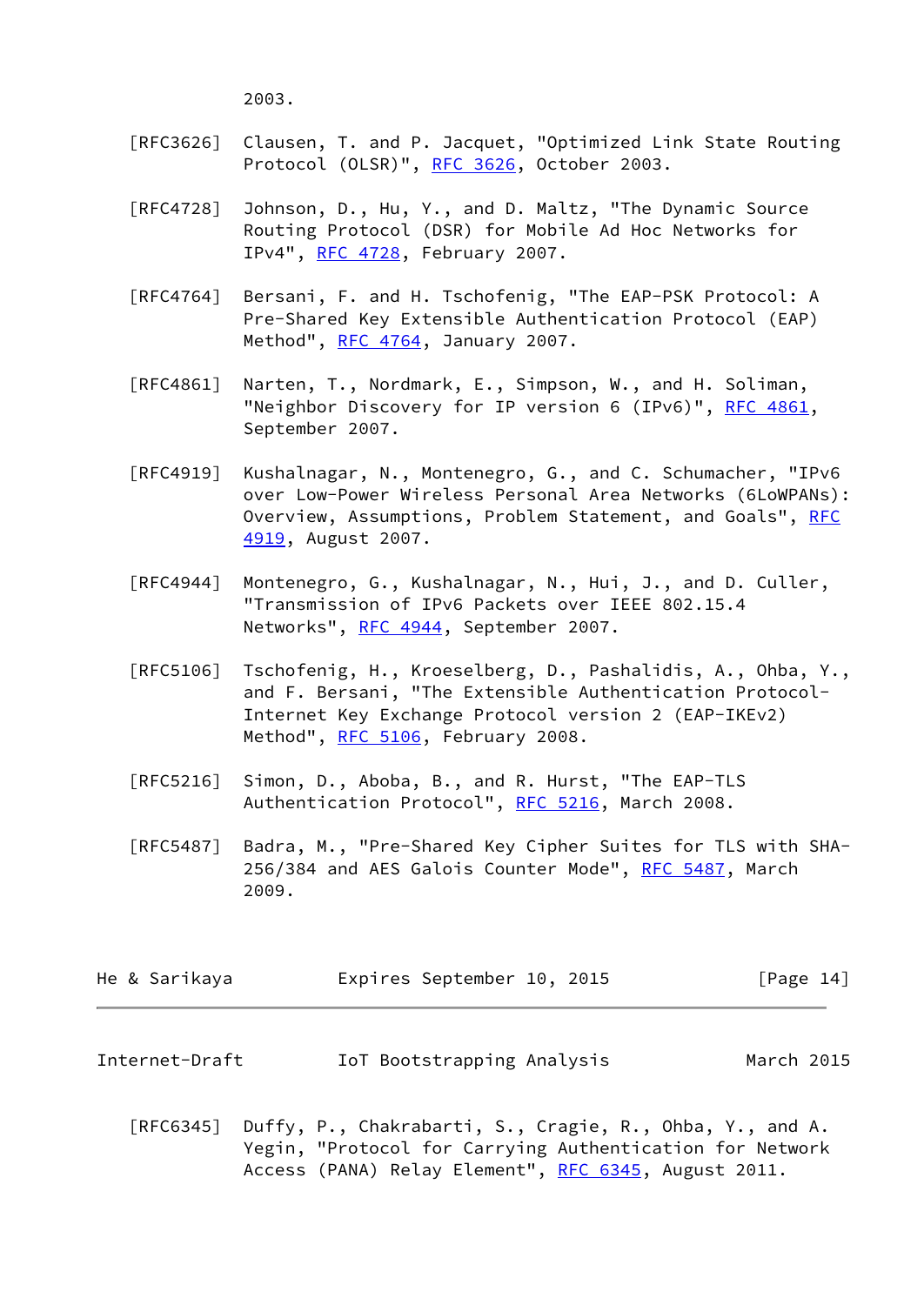- [RFC6550] Winter, T., Thubert, P., Brandt, A., Hui, J., Kelsey, R., Levis, P., Pister, K., Struik, R., Vasseur, JP., and R. Alexander, "RPL: IPv6 Routing Protocol for Low-Power and Lossy Networks", [RFC 6550,](https://datatracker.ietf.org/doc/pdf/rfc6550) March 2012.
- [RFC6786] Yegin, A. and R. Cragie, "Encrypting the Protocol for Carrying Authentication for Network Access (PANA) Attribute-Value Pairs", [RFC 6786,](https://datatracker.ietf.org/doc/pdf/rfc6786) November 2012.
- [RFC7228] Bormann, C., Ersue, M., and A. Keranen, "Terminology for Constrained-Node Networks", [RFC 7228,](https://datatracker.ietf.org/doc/pdf/rfc7228) May 2014.
- [RFC7250] Wouters, P., Tschofenig, H., Gilmore, J., Weiler, S., and T. Kivinen, "Using Raw Public Keys in Transport Layer Security (TLS) and Datagram Transport Layer Security (DTLS)", [RFC 7250,](https://datatracker.ietf.org/doc/pdf/rfc7250) June 2014.
- [RFC7251] McGrew, D., Bailey, D., Campagna, M., and R. Dugal, "AES- CCM Elliptic Curve Cryptography (ECC) Cipher Suites for TLS", [RFC 7251](https://datatracker.ietf.org/doc/pdf/rfc7251), June 2014.
- [RFC7252] Shelby, Z., Hartke, K., and C. Bormann, "The Constrained Application Protocol (CoAP)", [RFC 7252](https://datatracker.ietf.org/doc/pdf/rfc7252), June 2014.
- [RFC7400] Bormann, C., "6LoWPAN-GHC: Generic Header Compression for IPv6 over Low-Power Wireless Personal Area Networks (6LoWPANs)", [RFC 7400](https://datatracker.ietf.org/doc/pdf/rfc7400), November 2014.
- <span id="page-16-1"></span> [SEP2.0] ZigBee Alliance, "ZigBee IP Specification", March 2014, <hhttp://www.zigbee.org/non-menu-pages/ zigbee-ip-download/>.
- <span id="page-16-0"></span>[8.2](#page-16-0). Informative References

 [I-D.garcia-core-security] Garcia-Morchon, O., Kumar, S., Keoh, S., Hummen, R., and R. Struik, "Security Considerations in the IP-based Internet of Things", [draft-garcia-core-security-06](https://datatracker.ietf.org/doc/pdf/draft-garcia-core-security-06) (work in progress), September 2013.

He & Sarikaya **Expires September 10, 2015** [Page 15]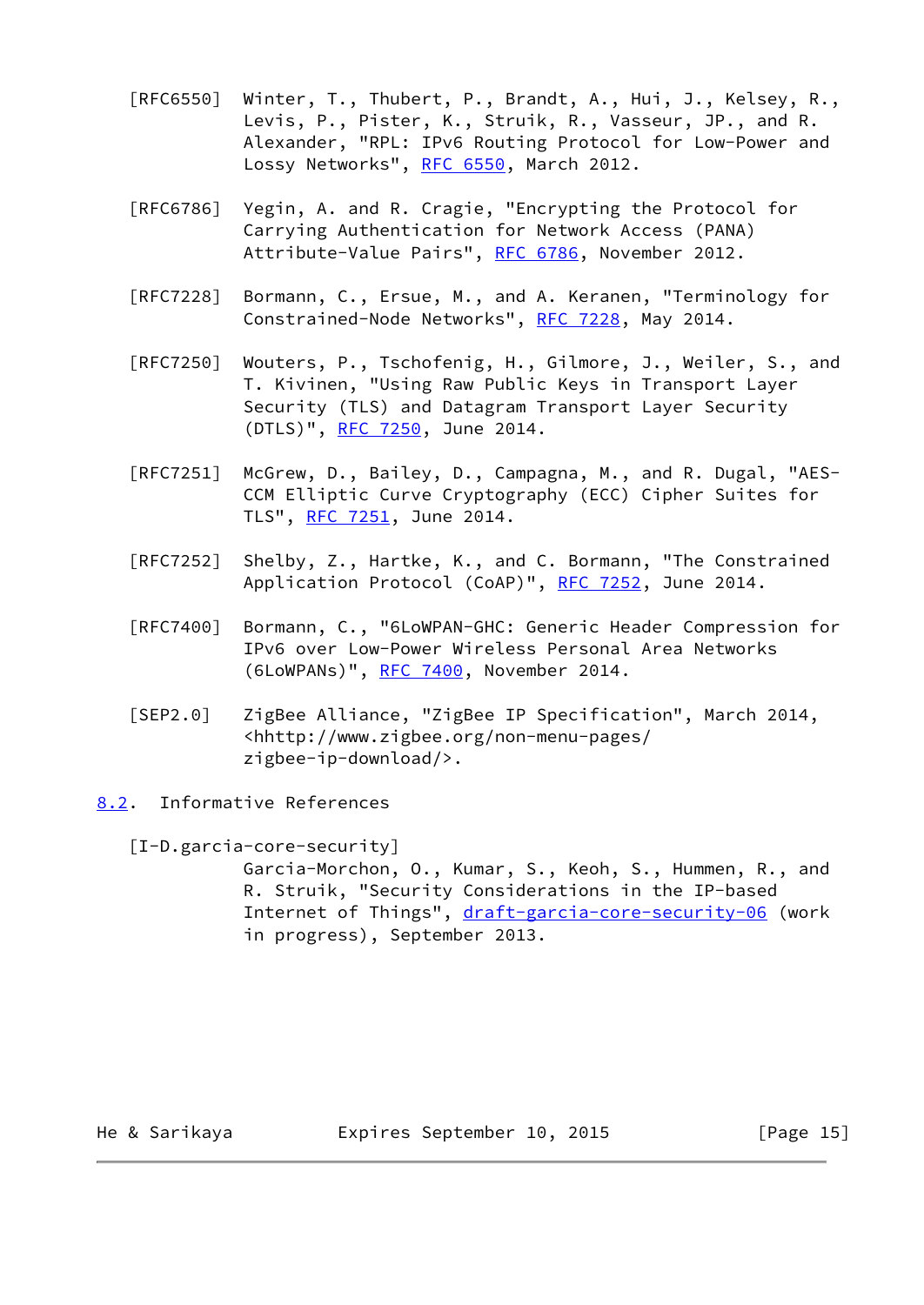<span id="page-17-4"></span>[I-D.he-iot-security-bootstrapping]

 ana.hedanping@huawei.com, a., "Security Bootstrapping of IEEE 802.15.4 based Internet of Things", [draft-he-iot](https://datatracker.ietf.org/doc/pdf/draft-he-iot-security-bootstrapping-00) [security-bootstrapping-00](https://datatracker.ietf.org/doc/pdf/draft-he-iot-security-bootstrapping-00) (work in progress), January 2015.

 [I-D.kumar-6lo-selective-bootstrap] Kumar, S. and P. Stok, "Security Bootstrapping over IEEE 802.15.4 in selective order", [draft-kumar-6lo-selective](https://datatracker.ietf.org/doc/pdf/draft-kumar-6lo-selective-bootstrap-00) [bootstrap-00](https://datatracker.ietf.org/doc/pdf/draft-kumar-6lo-selective-bootstrap-00) (work in progress), March 2015.

<span id="page-17-3"></span>[I-D.kwatsen-netconf-zerotouch]

 Watsen, K., Hanna, S., Clarke, J., and M. Abrahamsson, "Zero Touch Provisioning for NETCONF Call Home (ZeroTouch)", [draft-kwatsen-netconf-zerotouch-01](https://datatracker.ietf.org/doc/pdf/draft-kwatsen-netconf-zerotouch-01) (work in progress), February 2014.

<span id="page-17-5"></span>[I-D.nikander-esp-beet-mode]

 Nikander, P. and J. Melen, "A Bound End-to-End Tunnel (BEET) mode for ESP", [draft-nikander-esp-beet-mode-09](https://datatracker.ietf.org/doc/pdf/draft-nikander-esp-beet-mode-09) (work in progress), August 2008.

[I-D.oflynn-core-bootstrapping]

 Sarikaya, B., Ohba, Y., Cao, Z., and R. Cragie, "Security Bootstrapping of Resource-Constrained Devices", [draft](https://datatracker.ietf.org/doc/pdf/draft-oflynn-core-bootstrapping-03) [oflynn-core-bootstrapping-03](https://datatracker.ietf.org/doc/pdf/draft-oflynn-core-bootstrapping-03) (work in progress), November 2010.

<span id="page-17-0"></span> [I-D.pritikin-anima-bootstrapping-keyinfra] Pritikin, M., Behringer, M., and S. Bjarnason, "Bootstrapping Key Infrastructures", [draft-pritikin-anima](https://datatracker.ietf.org/doc/pdf/draft-pritikin-anima-bootstrapping-keyinfra-01) [bootstrapping-keyinfra-01](https://datatracker.ietf.org/doc/pdf/draft-pritikin-anima-bootstrapping-keyinfra-01) (work in progress), February 2015.

<span id="page-17-1"></span>[I-D.sarikaya-6lo-bootstrapping-solution]

 Sarikaya, B., "Secure Bootstrapping Solution for Resource Constrained Devices", [draft-sarikaya-6lo-bootstrapping](https://datatracker.ietf.org/doc/pdf/draft-sarikaya-6lo-bootstrapping-solution-00) [solution-00](https://datatracker.ietf.org/doc/pdf/draft-sarikaya-6lo-bootstrapping-solution-00) (work in progress), June 2013.

<span id="page-17-2"></span> [I-D.struik-6tisch-security-considerations] Struik, R., "6TiSCH Security Architectural Considerations", [draft-struik-6tisch-security](https://datatracker.ietf.org/doc/pdf/draft-struik-6tisch-security-considerations-01) [considerations-01](https://datatracker.ietf.org/doc/pdf/draft-struik-6tisch-security-considerations-01) (work in progress), January 2015.

<span id="page-17-6"></span> [MIT2014] Herder, C., Farinaz Koushanfar, F., and S. Srinivas Devadas, "Physical Unclonable Functions and Applications: A Tutorial", Proceedings of the IEEE , vol. 102, no. 8,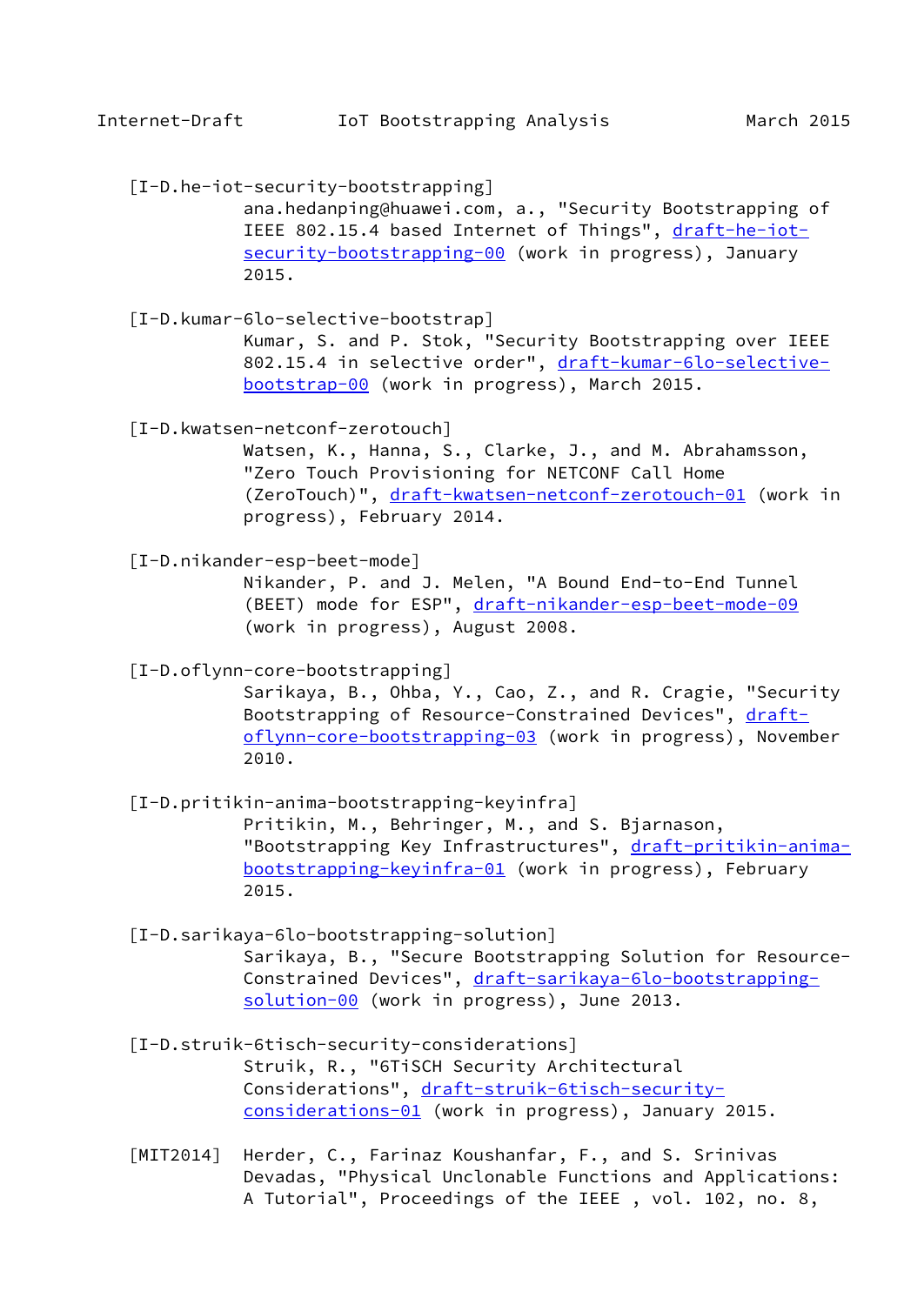# pp. 1126-1141, August 2014.

<span id="page-18-0"></span>

| He & Sarikaya                                                                                                       | Expires September 10, 2015 | [Page $16$ ] |
|---------------------------------------------------------------------------------------------------------------------|----------------------------|--------------|
| Internet-Draft                                                                                                      | IoT Bootstrapping Analysis | March 2015   |
| Authors' Addresses                                                                                                  |                            |              |
| Ana(Danping) He (editor)<br>Huawei<br>Building Q14, 156 Beiqing Road<br>Beijing 100095<br>China                     |                            |              |
| Email: ana.hedanping@huawei.com                                                                                     |                            |              |
| Behcet Sarikaya (editor)<br>Huawei USA<br>5340 Legacy Dr. Building 3<br>Plano, TX 75024<br>Email: sarikaya@ieee.org |                            |              |